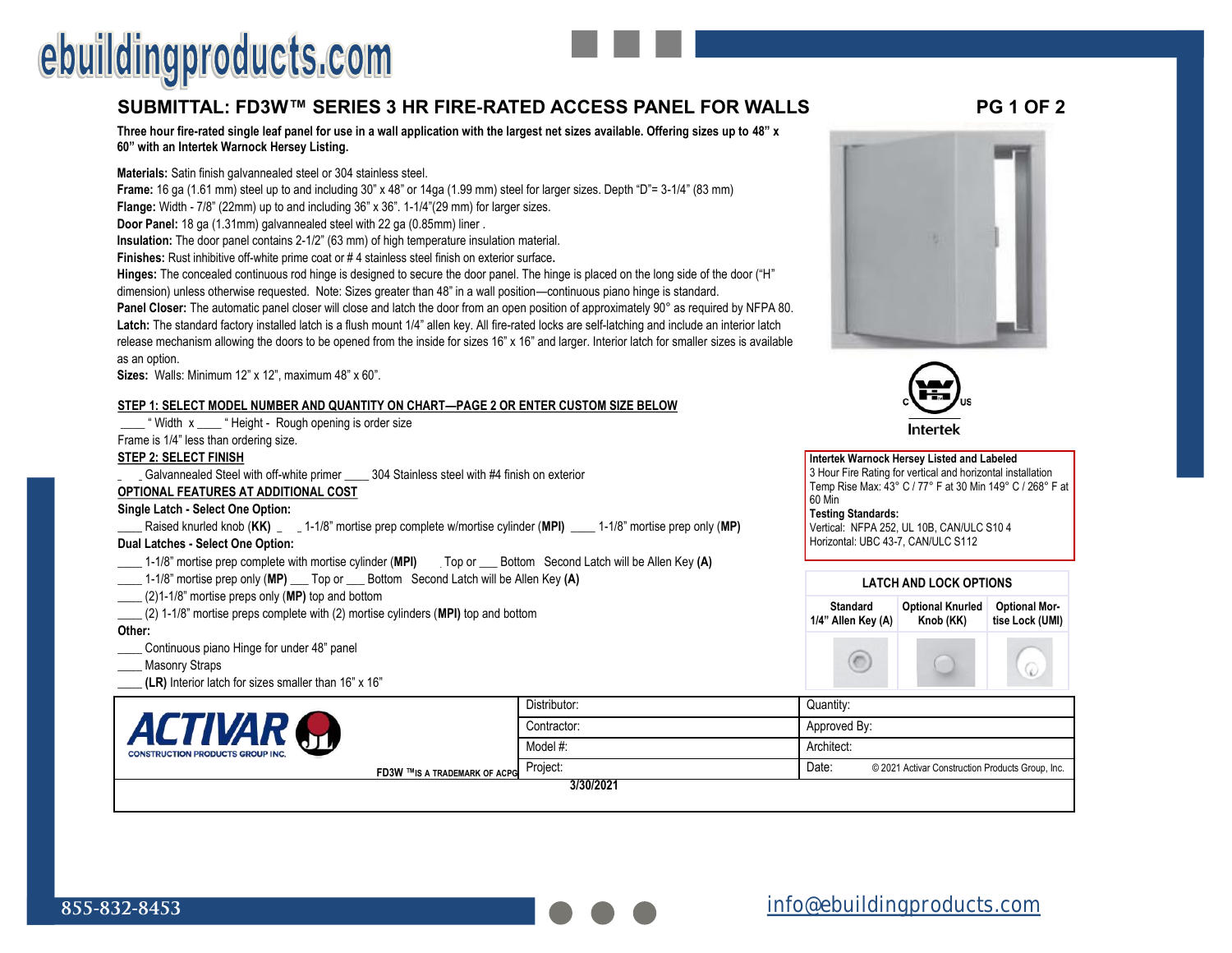# **SUBMITTAL: FD3W SERIES 3 HR FIRE-RATED ACCESS PANEL FOR WALLS PG 2 OF 2**

|     | Rough Opening is Order Size<br>W x H Hinge Side is "H" | Door Size                             | No. of<br>Latches/           | Weight          | Weight         |        |         |                                             |
|-----|--------------------------------------------------------|---------------------------------------|------------------------------|-----------------|----------------|--------|---------|---------------------------------------------|
| QTY | <b>Model</b>                                           | Inches<br>Metric (mm)                 |                              | <b>Inches</b>   | Locks          | in Kgs | in Lbs. | Ŵ                                           |
|     |                                                        | Width x Height                        | Width x Height               |                 |                |        |         |                                             |
|     | FD3W-1212                                              | $12 \times 12$                        | 305 x 305                    | 11-5/8 x 11-5/8 | 1              | 6      | 14      |                                             |
|     | FD3W-1216                                              | 12 x<br>16                            | 305 x 406                    | 11-5/8 x 15-5/8 | $\overline{1}$ | 8      | 17      |                                             |
|     | FD3W-1218                                              | 12x<br>18                             | 305<br>457<br>X              | 11-5/8 x 17-5/8 | 1              | 8      | 18      |                                             |
|     | FD3W-1224                                              | 24<br>$12 \times$                     | 305 x 610                    | 11-5/8 x 23-5/8 | 1              | 10     | 23      |                                             |
|     | FD3W-1414                                              | 14<br>14<br>$\mathsf{x}$              | 356<br>356<br>$\mathsf{x}$   | 13-5/8 x 13-5/8 | 1              | 8      | 17      |                                             |
|     | FD3W-1616                                              | 16<br>16<br>$\mathsf{x}$              | 406<br>406<br>x              | 15-5/8 x 15-5/8 | 1              | 9      | 20      |                                             |
|     | FD3W-1624                                              | 24<br>16<br>X                         | x 610<br>406                 | 15-5/8 x 23-5/8 | 1              | 12     | 27      |                                             |
|     | FD3W-1818                                              | 18<br>18<br>$\boldsymbol{\mathsf{x}}$ | 457<br>457<br>X              | 17-5/8 x 17-5/8 | 1              | 11     | 24      |                                             |
|     | FD3W-1824                                              | 18 x 24                               | x 610<br>457                 | 17-5/8 x 23-5/8 | 1              | 13     | 29      |                                             |
|     | FD3W-1830                                              | 30<br>18<br>$\mathsf{x}$              | 457<br>762<br>X              | 17-5/8 x 29-5/8 | 1              | 16     | 35      |                                             |
|     | FD3W-1836                                              | 36<br>18<br>$\mathsf{x}$              | 914<br>457<br>X              | 17-5/8 x 35-5/8 | 1              | 19     | 42      |                                             |
|     | FD3W-1848                                              | 48<br>18<br>$\mathsf{x}$              | 1219<br>457<br>X             | 17-5/8 x 47-5/8 | 1              | 24     | 53      |                                             |
|     | FD3W-2020                                              | 20<br>20<br>X                         | 508<br>508<br>X              | 19-5/8 x 19-5/8 | 1              | 13     | 28      |                                             |
|     | FD3W-2024                                              | 24<br>20<br>$\mathsf{x}$              | 610<br>508<br>x              | 19-5/8 x 23-5/8 | 1              | 15     | 32      |                                             |
|     | FD3W-2030                                              | 30<br>20<br>x                         | 508<br>762<br>X              | 19-5/8 x 29-5/8 | 1              | 17     | 38      |                                             |
|     | FD3W-2036                                              | 36<br>20<br>$\boldsymbol{\mathsf{x}}$ | 508<br>914<br>X              | 19-5/8 x 35-5/8 | 1              | 20     | 45      |                                             |
|     | FD3W-2222                                              | 22<br>22x                             | 559<br>559<br>X              | 21-5/8 x 21-5/8 | 1              | 15     | 32      |                                             |
|     | FD3W-2230                                              | 30<br>22<br>$\mathsf{x}$              | 762<br>559<br>X              | 21-5/8 x 29-5/8 | 1              | 19     | 41      | ROUGH OPENING<br>HEIGHT 'H'<br>(HINGE SIDE) |
|     | FD3W-2236                                              | 36<br>22 x                            | 914<br>559<br>x              | 21-5/8 x 35-5/8 | 1              | 22     | 48      |                                             |
|     | FD3W-2424                                              | 24 x 24                               | x 610<br>610                 | 23-5/8 x 23-5/8 | 1              | 16     | 36      |                                             |
|     | FD3W-2430                                              | 24<br>30<br>$\mathsf{x}$              | 610<br>762<br>$\mathsf{x}$   | 23-5/8 x 29-5/8 | 1              | 20     | 43      |                                             |
|     | FD3W-2436                                              | 36<br>24 x                            | 914<br>610<br>X              | 23-5/8 x 35-5/8 | 1              | 23     | 51      |                                             |
|     | FD3W-2448                                              | 48<br>24<br>X                         | 1219<br>610<br>X             | 23-5/8 x 47-5/8 | $\overline{2}$ | 30     | 66      |                                             |
|     | FD3W-3030                                              | 30<br>30 x                            | 762<br>762 x                 | 29-5/8 x 29-5/8 | 1              | 23     | 51      |                                             |
|     | FD3W-3036                                              | 36<br>30<br>$\mathsf{x}$              | 762<br>914<br>X              | 29-5/8 x 35-5/8 | $\overline{2}$ | 28     | 61      |                                             |
|     | FD3W-3048                                              | 48<br>30<br>X                         | 1219<br>762<br>X             | 29-5/8 x 47-5/8 | $\overline{2}$ | 35     | 78      |                                             |
|     | FD3W-3232                                              | 32<br>32<br>$\mathsf{x}$              | 813<br>x 813                 | 31-5/8 x 31-5/8 | $\overline{2}$ | 26     | 58      |                                             |
|     | FD3W-3636                                              | 36 x<br>36                            | 914<br>914<br>x              | 35-5/8 x 35-5/8 | $\overline{2}$ | 32     | 70      |                                             |
|     | FD3W-3648*                                             | 36<br>$48*$<br>X                      | 1219<br>914<br>X             | 35-5/8 x 47-5/8 | 2              | 41     | 91      |                                             |
|     | FD3W-3660*                                             | $60*$<br>36<br>x                      | 1524<br>914<br>X             | 35-5/8 x 59-5/8 | $\overline{2}$ | 52     | 114     |                                             |
|     | FD3W-4040*                                             | 40<br>$40*$<br>$\mathsf{x}$           | 1016<br>1016<br>$\mathsf{x}$ | 39-58 x 39-5/8  | 2              | 39     | 85      |                                             |
|     | FD3W-4048*                                             | $48*$<br>40<br>X                      | 1219<br>1016<br>X            | 39-5/8 x 47-5/8 | 2              | 45     | 99      |                                             |
|     | FD3W-4060*                                             | $60*$<br>40<br>x                      | 1524<br>1016<br>$\mathsf{x}$ | 39-5/8 x 59-5/8 | 2              | 56     | 124     |                                             |
|     | FD3W-4848*                                             | 48<br>$x 48*$                         | 1219<br>1219<br>X            | 47-5/8 x 47-5/8 | 2              | 52     | 115     |                                             |
|     | FD3W-4860*                                             | 48 x 60*                              | 1524<br>1219<br>X            | 47-5/8 x 59-5/8 | $\overline{2}$ | 65     | 144     |                                             |
|     |                                                        | * These Panels have 1-1/4" Wide Trim  |                              |                 |                |        |         |                                             |





**Second dimension given is the hinge side (shown in red) unless otherwise specified.**

#### **ALSO AVAILABLE IN DOUBLE LEAF MODELS—FD3D - SEE SEPARATE SUBMITTAL**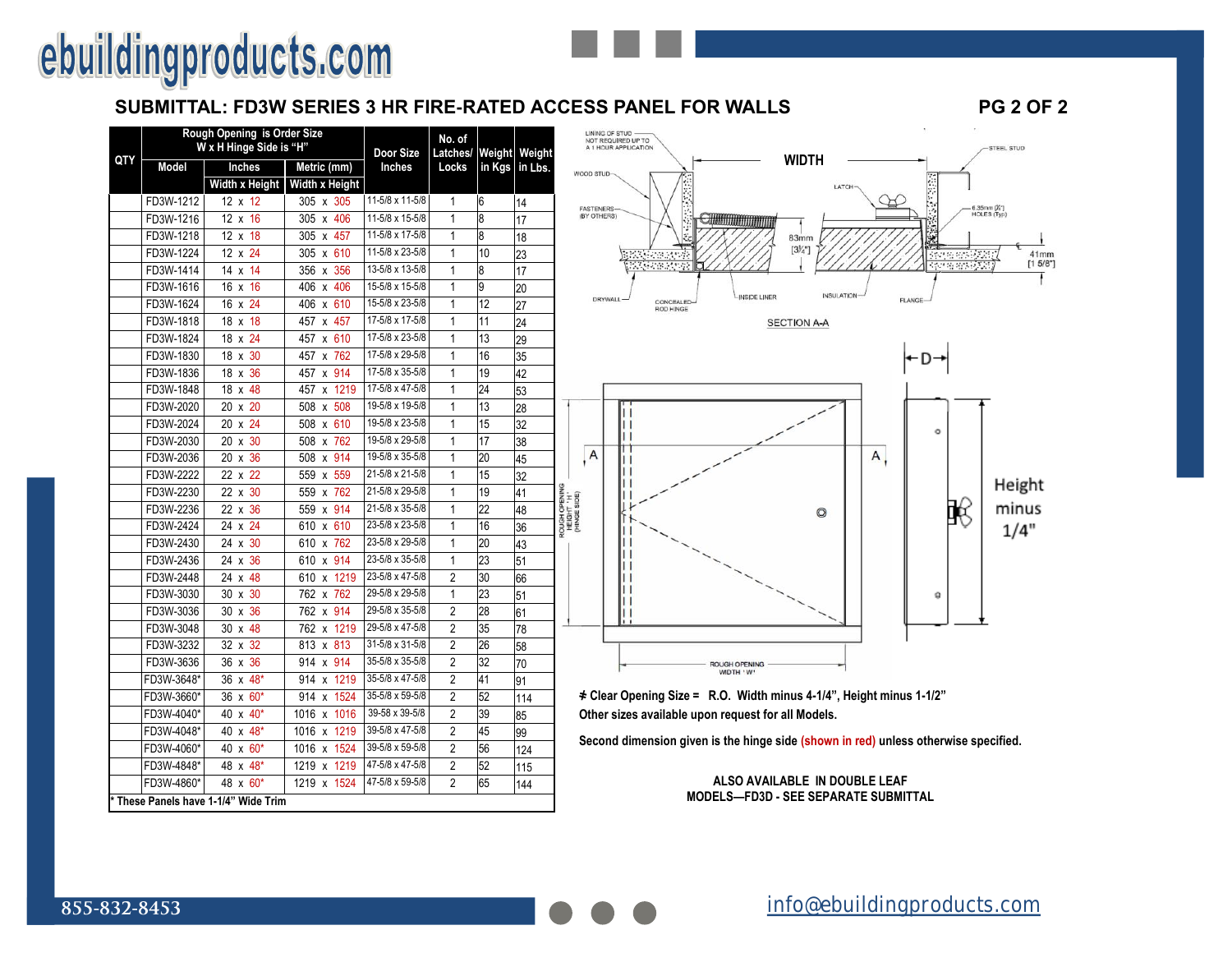# **SUBMITTAL: FD3C™ SERIES 3 HR OVERSIZED FIRE-RATED ACCESS PANEL FOR CEILINGS PG 1 OF 2**

**Three hour fire-rated single leaf panel for use in a ceiling application where control of temperature rise and heat transmission is required. Insulation helps in reducing sound transmission through the door.**

**Materials:** Satin finish galvannealed steel or 304 stainless steel.

**Frame:** 16 ga (1.61 mm) steel up to and including 30" x 48" or 14ga (1.99 mm) steel for larger sizes. Depth "D"= 3-1/4" (83 mm)

**Flange:** Width - 7/8" (22mm) up to and including 36" x 36", for larger sizes 1-1/4" (31.75mm).

**Door Panel** - 18 ga (1.31mm) galvannealed steel with 22 ga (0.85mm) liner .

**Insulation:** The door panel contains 2-1/2" (63 mm) of high temperature insulation material.

**Finishes:** Rust inhibitive off-white prime coat or # 4 stainless steel finish on exterior surface**.** 

**Hinges:** The concealed continuous rod hinge is designed to secure the door panel. The hinge is placed on the long side of the door ("H" dimension) unless otherwise requested. Doors over 48" in a wall position a continuous piano hinge is standard.

**Panel Closer:** The automatic panel closer will close and latch the door from an open position of approximately 90° as required by NFPA 80. **Latch:** The standard factory installed latch is a flush mount 1/4" allen key. All fire-rated locks are self-latching and include an interior latch release mechanism allowing the doors to be opened from the inside for sizes 16" x 16" and larger. Interior latch for smaller sizes is available as an option.

**Sizes:** *3 Hour Ceilings up to 24 x 36 See separate submittal for the FD Series;* Use this FD3 submittal for larger sizes - See pg 2 for sizes.

#### **STEP 1: SELECT MODEL NUMBER AND QUANTITY ON CHART—PAGE 2 OR ENTER CUSTOM SIZE BELOW**

| Other Size: _____" Width x _____ " Height - Rough opening is order size.                                                   |
|----------------------------------------------------------------------------------------------------------------------------|
| Frame size is 1/4" less than Width and Height                                                                              |
| STEP 2: SELECT FINISH                                                                                                      |
| Galvannealed Steel with off-white primer ______ 304 Stainless steel with #4 finish on exterior surface.                    |
| <b>OPTIONAL FEATURES AT ADDITIONAL COST</b>                                                                                |
| Single Latch - Select One Option:                                                                                          |
| Raised knurled knob (KK) ______ 1-1/8" mortise prep complete w/mortise cylinder (MPI) ______ 1-1/8" mortise prep only (MP) |
| Dual Latches - Select One Option:                                                                                          |
| 1-1/8" mortise prep complete with mortise cylinder (MPI) ___ Top or ___ Bottom Second Latch will be Allen Key (A)          |
| 1-1/8" mortise prep only (MP) ___ Top or ___ Bottom Second Latch will be Allen Key (A)                                     |
| $(2)$ 1-1/8" mortise preps only (MP) top and bottom                                                                        |
| $(2)$ 1-1/8" mortise preps complete with (2) mortise cylinders (MPI) top and bottom                                        |
| Other:                                                                                                                     |
| Continuous piano Hingo under for under 48" nanol                                                                           |



- Masonry Straps
- **(LR)** Interior latch for sizes smaller than 16" x 16"





Intertel

**Intertek Warnock Hersey Listed and Labeled**  3 Hour Fire Rating for vertical and horizontal installation Temp Rise Max: 43° C / 77° F at 30 Min, 149° C / 268° F at 60 Min **Testing Standards:**  Vertical: NFPA 252, UL 10B, CAN/ULC S10 4 Horizontal: UBC 43-7, CAN/ULC S112

| <b>LATCH AND LOCK OPTIONS</b>         |                                      |                                         |  |  |
|---------------------------------------|--------------------------------------|-----------------------------------------|--|--|
| <b>Standard</b><br>1/4" Allen Key (A) | <b>Optional Knurled</b><br>Knob (KK) | <b>Optional Mor-</b><br>tise Lock (UMI) |  |  |
|                                       |                                      |                                         |  |  |

 $\mathbb{Q}$